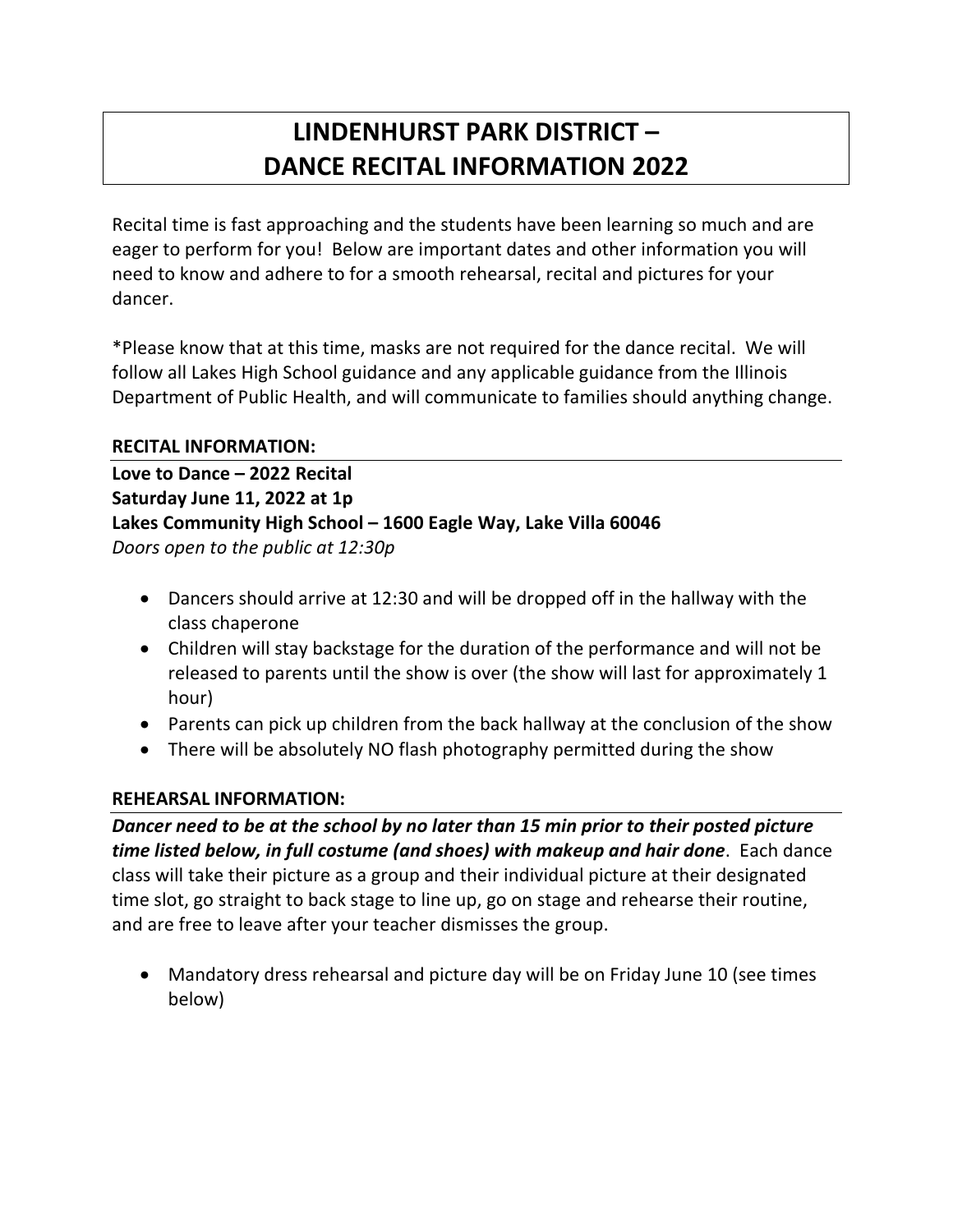| <b>CLASS:</b>                  | <b>REHEARSAL ARRIVAL TIME:</b> |
|--------------------------------|--------------------------------|
| PPF Wednesday 5pm-             | 5:15p                          |
| Little Tutus Monday 4:30 pm-   | 5:30p                          |
| Little Tutus Thursday 5:30 pm- | 5:40p                          |
| Princess Dance Monday 5pm-     | 5:50p                          |
| D1 Tuesday 5 pm-               | 6:00p                          |
| D2 Wednesday 5:30-             | 6:10p                          |
| Hip Hop 1 Monday 5:45pm-       | 6:20p                          |
| Hip Hop 2 Thursday 6pm-        | 6:30p                          |
| Dance 3 Wed 6:15-              | 6:40p                          |
| Lyrical Tuesday 5:45pm-        | 7:00p                          |

### **CHAPERONE DUTIES:**

Back stage chaperones will be needed. If you are interested, please contact: lpddancedirector@gmail.com to commit to being a back stage mom. You will not need to buy a ticket for the show since you are volunteering your time back stage. NO other siblings or family members will be allowed in the dressing rooms.

Please make sure if you sign up to chaperone, you will be required to chaperone **both** rehearsal and the recital dates. Duties include: maintaining the safety of your class (keeping a head count of your students at all times), keeping your group entertained, getting them in their line up for each dance performance and change of shoes/costume if required. Activities will be available in each classroom for them to stay busy until their turn to perform. ONLY WATER and dry snacks will be allowed to avoid soiling their costumes.

## **COSTUMES, MAKE-UP & TIGHTS:**

- Parents will need to purchase tights for their child's costume which can be found at any retailer (amazon, target or your local dance supply store) – see below for the color for your child's class:
	- o Pitter Patter Feet Wednesday class: White tights
	- o Little Tutus Monday class: Light Pink
	- o Little Tutus Thursday class: White tights
	- o Dance 1 Tuesday class: White tights
	- o Dance 2 Wednesday class: White tights
	- o Dance 3 Wednesday class: nude tights
	- o Princess Dance Monday class: white tights
	- o Hip hop 1 Monday class: none
	- o Hip Hop 2 Thursday class: none
	- o Lyrical Tuesday class: nude footless if you like to wear them